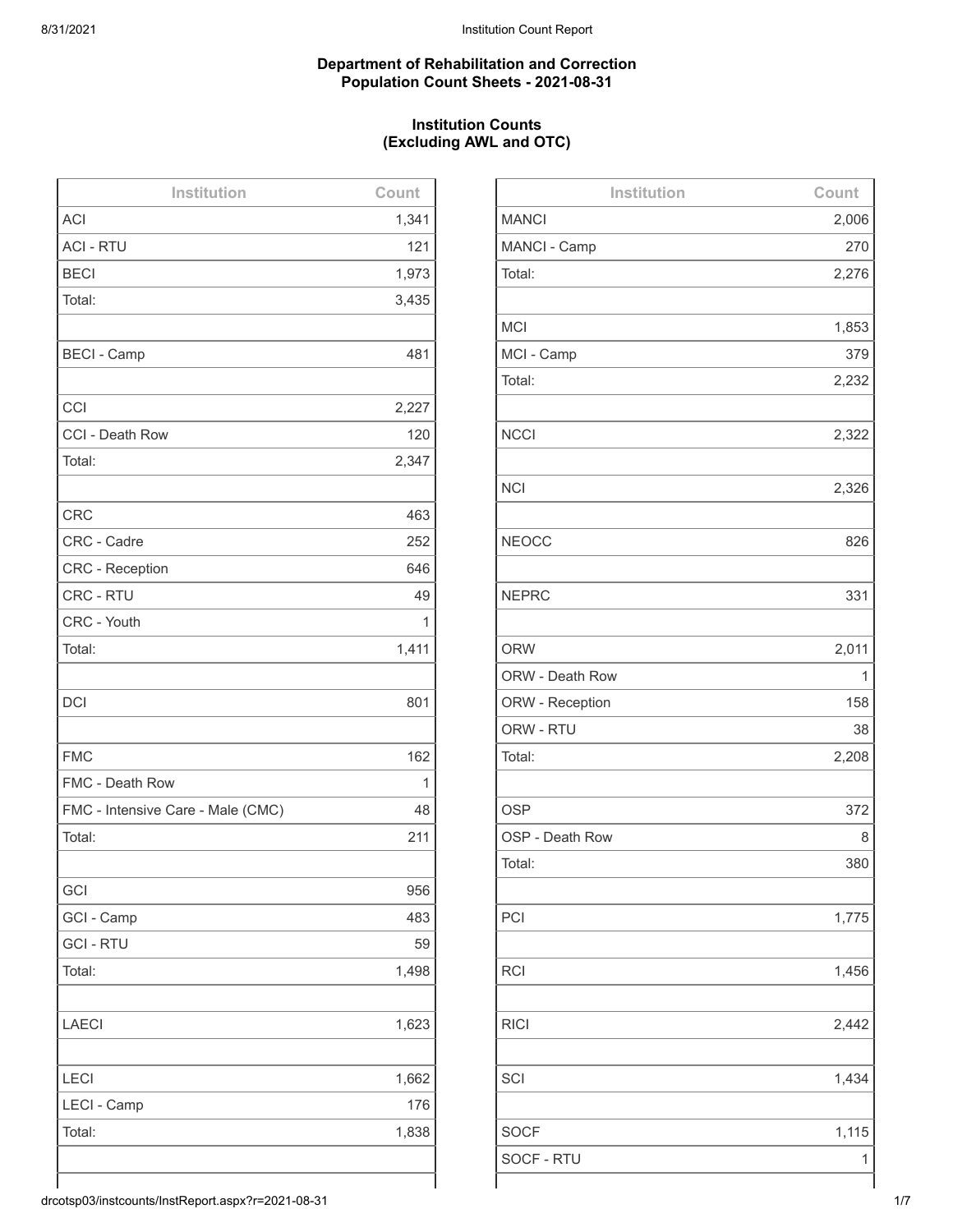| <b>LOCI</b>              | 2,144 |
|--------------------------|-------|
|                          |       |
| <b>LORCI</b>             | 741   |
| <b>LORCI - Cadre</b>     | 184   |
| <b>LORCI - Reception</b> | 18    |
| Total:                   | 943   |
|                          |       |
| <b>MACI</b>              | 792   |
| <b>MACI - Minimum</b>    | 1,224 |
| Total:                   | 2,016 |

## 8/31/2021 Institution Count Report

|                  | <b>Total Population:</b> | 43,080 |
|------------------|--------------------------|--------|
|                  |                          |        |
| Total:           |                          | 1,073  |
| <b>WCI - RTU</b> |                          | 30     |
| <b>WCI</b>       |                          | 1,043  |
|                  |                          |        |
| Total:           |                          | 760    |
| <b>TOCI - PC</b> |                          | 125    |
| <b>TOCI</b>      |                          | 635    |
|                  |                          |        |
| Total:           |                          | 1,375  |
| TCI - Camp       |                          | 383    |
| <b>TCI</b>       |                          | 992    |
|                  |                          |        |
| Total:           |                          | 1,116  |

\* The Total Population includes 30 Offenders with Reason Codes 30 & 31. \*\* The Total Population includes 30 Offenders with Reason Code 0A.

#### **Male Population by Security Level (Include AWL and Exclude OTC)**

| 5<br><b>Total Level E</b><br>980<br>8<br>12<br>1,152<br>Total Level 4<br>15<br>8,843<br>Total Level 3<br>120<br>106<br><b>Total Level 2</b><br>15,069<br>112<br>150<br><b>Total Level 1</b><br>13,500<br>141<br>91<br><b>Total Death Row</b><br>132<br>$\mathbf{0}$<br>$\Omega$ |                       | <b>Total Male</b> | 39,676      | 434        | 326      | 39,784 |
|---------------------------------------------------------------------------------------------------------------------------------------------------------------------------------------------------------------------------------------------------------------------------------|-----------------------|-------------------|-------------|------------|----------|--------|
|                                                                                                                                                                                                                                                                                 |                       |                   |             |            |          | 132    |
|                                                                                                                                                                                                                                                                                 |                       |                   |             |            |          | 13,550 |
|                                                                                                                                                                                                                                                                                 |                       |                   |             |            |          | 15,107 |
|                                                                                                                                                                                                                                                                                 |                       |                   |             |            |          | 8,857  |
|                                                                                                                                                                                                                                                                                 |                       |                   |             |            |          | 1,155  |
|                                                                                                                                                                                                                                                                                 |                       |                   |             |            |          | 983    |
|                                                                                                                                                                                                                                                                                 | <b>Security Level</b> |                   | <b>Body</b> | <b>AWL</b> | $(-OTC)$ | Total  |

#### **Female Population by Institution (Include AWL and Exclude OTC)**

| Institution            |                     | <b>Body</b> | <b>AWL</b> | $(-OTC)$ | Total |
|------------------------|---------------------|-------------|------------|----------|-------|
| <b>DCI</b>             |                     | 800         | 6          | 5        | 801   |
| <b>FMC</b>             |                     | 5           | 0          | 0        | 5     |
| <b>NEPRC</b>           |                     | 331         | $\Omega$   | 0        | 331   |
| <b>ORW</b>             |                     | 2,011       | 34         | 21       | 2,024 |
| <b>ORW - Death Row</b> |                     |             | 0          | 0        |       |
| ORW - Reception        |                     | 158         | 3          | 3        | 158   |
| ORW - RTU              |                     | 38          | $\Omega$   | 0        | 38    |
|                        | <b>Total Female</b> | 3,344       | 43         | 29       | 3,358 |
|                        |                     |             |            |          |       |

**Total Population: 43,020 477 355 43,142**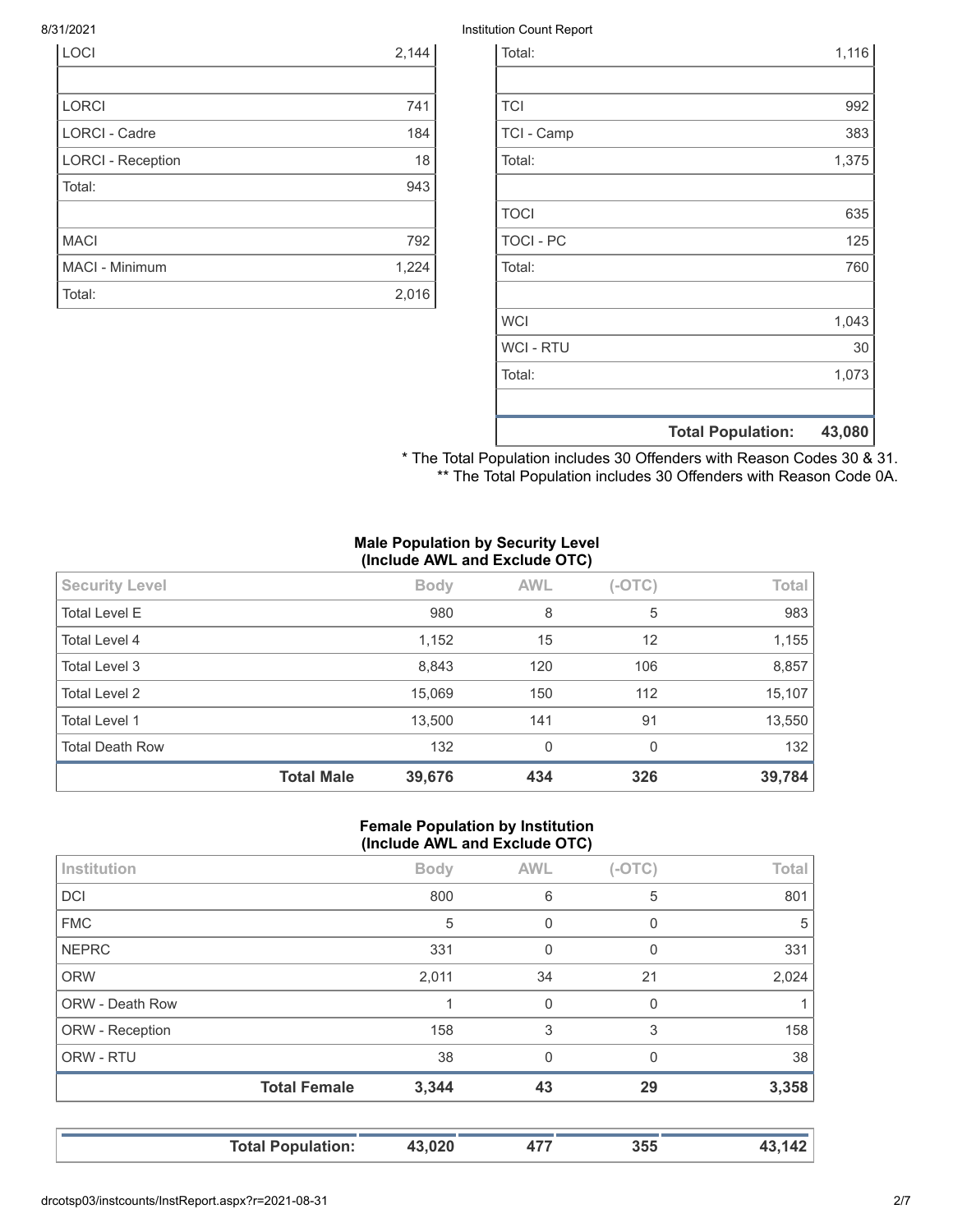| Male Population by Institution: Security Level 5 and E |  |
|--------------------------------------------------------|--|
| (Include AWL and Exclude OTC)                          |  |

| Institution      |                      | <b>Body</b>    | AWL              | $(-OTC)$            | Total          |
|------------------|----------------------|----------------|------------------|---------------------|----------------|
| CCI              |                      | $\overline{2}$ | $\mathbf 0$      | $\,0\,$             | $\overline{2}$ |
| CRC              |                      | 1              | $\mathbf 0$      | 0                   |                |
| CRC - RTU        |                      | $\overline{4}$ | $\mathbf 0$      | $\mathsf{O}\xspace$ | $\overline{4}$ |
| <b>FMC</b>       |                      | $\overline{2}$ | $\mathbf 0$      | $\mathsf{O}\xspace$ | $\overline{2}$ |
| <b>LECI</b>      |                      | $\overline{4}$ | $\mathbf 0$      | $\mathsf{O}\xspace$ | $\overline{4}$ |
| <b>MACI</b>      |                      | $16$           | $\mathbf 0$      | $\boldsymbol{0}$    | $16\,$         |
| <b>MANCI</b>     |                      | $\,8\,$        | $\boldsymbol{0}$ | $\mathsf{O}\xspace$ | $\,8\,$        |
| <b>NEOCC</b>     |                      | $\,6\,$        | $\mathbf 0$      | $\mathsf{O}\xspace$ | $\,6\,$        |
| <b>OSP</b>       |                      | 242            | $\sqrt{2}$       | $\overline{2}$      | 242            |
| <b>RCI</b>       |                      | 12             | $\mathbf 0$      | $\mathsf{O}\xspace$ | 12             |
| <b>RICI</b>      |                      | 1              | $\mathbf 0$      | $\mathsf{O}\xspace$ | $\mathbf{1}$   |
| <b>SOCF</b>      |                      | 538            | $\,6\,$          | $\mathfrak{S}$      | 541            |
| <b>TCI</b>       |                      | 21             | $\mathbf 0$      | $\mathsf 0$         | 21             |
| <b>TOCI</b>      |                      | 105            | $\mathbf 0$      | $\boldsymbol{0}$    | 105            |
| <b>TOCI - PC</b> |                      | $\overline{4}$ | $\mathbf 0$      | $\mathsf 0$         | 4              |
| <b>WCI</b>       |                      | $\,8\,$        | $\mathbf 0$      | $\mathsf{O}\xspace$ | $\,8\,$        |
| WCI - RTU        |                      | $\,6\,$        | $\mathbf 0$      | $\mathsf{O}\xspace$ | 6              |
|                  | <b>Total Level 5</b> | 980            | ${\bf 8}$        | 5                   | 983            |

## **Male Population by Institution: Security Level 4 (Include AWL and Exclude OTC)**

| Institution                       | <b>Body</b>    | <b>AWL</b>  | $(-OTC)$       | Total |
|-----------------------------------|----------------|-------------|----------------|-------|
| <b>ACI</b>                        | 4              | $\mathbf 0$ | 0              | 4     |
| <b>CRC</b>                        | $\overline{2}$ | 0           | $\mathbf 0$    | 2     |
| CRC - Reception                   | $\mathbf{1}$   | $\mathbf 0$ | $\mathbf{0}$   |       |
| CRC - RTU                         | 12             | 0           | 0              | 12    |
| FMC - Intensive Care - Male (CMC) | $\mathbf{1}$   | $\mathbf 0$ | $\mathbf 0$    |       |
| <b>LORCI</b>                      | 3              | 1           | 1              | 3     |
| <b>LORCI - Reception</b>          | 1              | 0           | $\mathbf{0}$   |       |
| <b>MACI</b>                       | 12             | 0           | 0              | 12    |
| <b>OSP</b>                        | 104            | $\mathbf 0$ | $\mathbf 0$    | 104   |
| <b>SOCF</b>                       | 506            | 11          | 9              | 508   |
| SOCF - RTU                        |                | $\mathbf 0$ | 0              |       |
| <b>TOCI</b>                       | 482            | 3           | $\overline{2}$ | 483   |
| <b>TOCI - PC</b>                  | 12             | $\mathbf 0$ | 0              | 12    |
| WCI - RTU                         | 11             | 0           | $\mathbf{0}$   | 11    |
| <b>Total Level 4</b>              | 1,152          | 15          | 12             | 1,155 |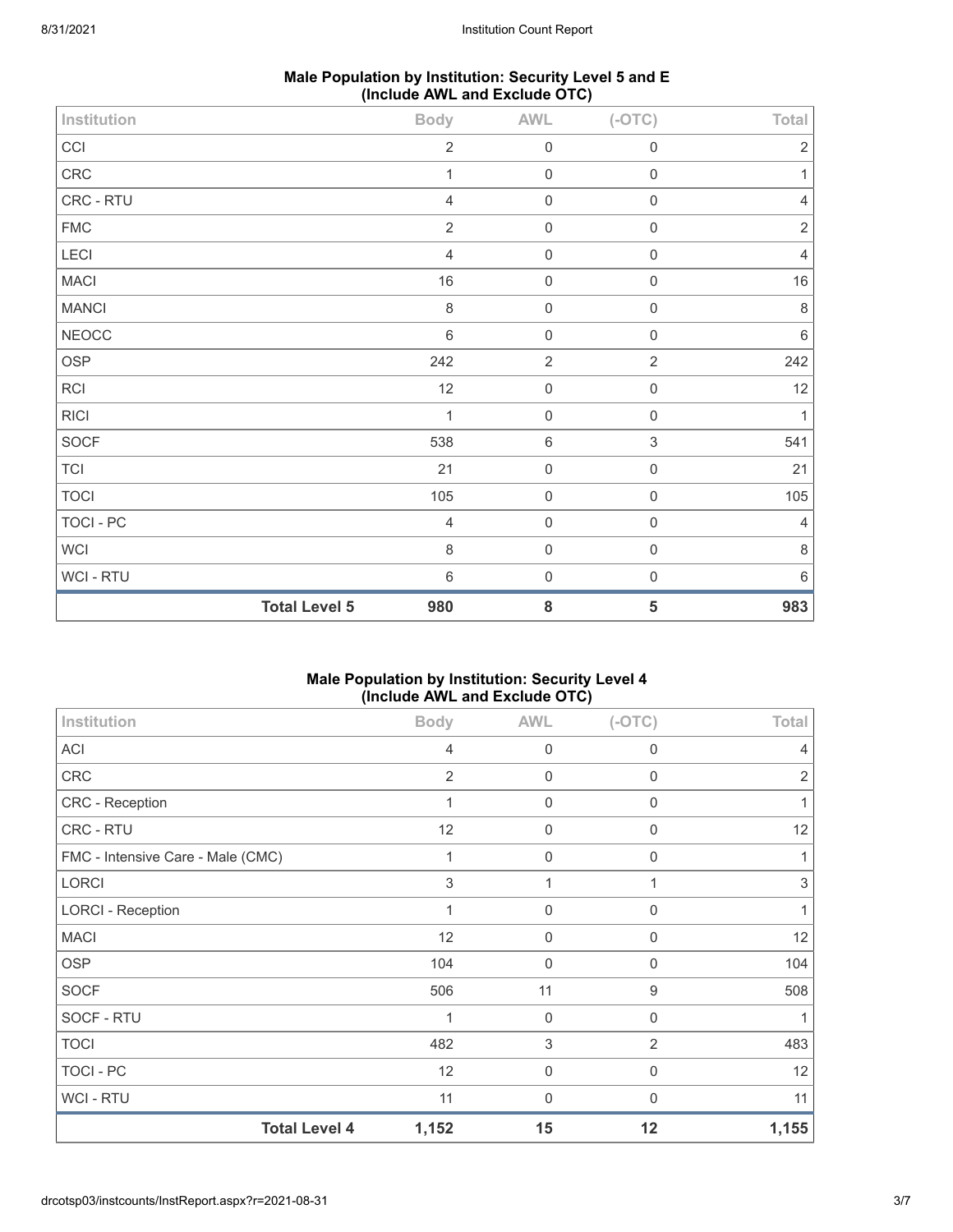## **Male Population by Institution: Security Level 3 (Include AWL and Exclude OTC)**

| Institution                       | <b>Body</b>               | <b>AWL</b>          | $(-OTC)$                  | Total            |
|-----------------------------------|---------------------------|---------------------|---------------------------|------------------|
| <b>ACI</b>                        | 15                        | $\mathbf 0$         | 0                         | 15               |
| <b>BECI</b>                       | $\ensuremath{\mathsf{3}}$ | $\mathbf{1}$        | 1                         | 3                |
| CCI                               | $\boldsymbol{9}$          | $\mathbf 0$         | $\mathsf{O}\xspace$       | $\mathsf g$      |
| CRC                               | 254                       | 12                  | 12                        | 254              |
| CRC - Cadre                       | 5                         | $\mathbf 0$         | $\mathbf 0$               | $\sqrt{5}$       |
| CRC - Reception                   | 394                       | $\,8\,$             | 8                         | 394              |
| CRC - RTU                         | 31                        | $\mathbf 0$         | $\mathsf 0$               | 31               |
| <b>FMC</b>                        | $\,6\,$                   | $\mathbf 0$         | $\mathsf{O}\xspace$       | $\,6\,$          |
| FMC - Intensive Care - Male (CMC) | $\sqrt{2}$                | $\mathbf 0$         | 0                         | $\sqrt{2}$       |
| GCI                               | $\overline{4}$            | $\mathbf 0$         | $\mathsf{O}\xspace$       | 4                |
| <b>GCI-RTU</b>                    | 1                         | $\mathbf 0$         | $\mathbf 0$               | 1                |
| <b>LAECI</b>                      | $\overline{4}$            | $\mathbf 0$         | $\mathbf 0$               | $\overline{4}$   |
| LECI                              | 1,337                     | $\,6\,$             | 4                         | 1,339            |
| LOCI                              | 5                         | $\mathbf 0$         | $\mathsf{O}\xspace$       | $\mathbf 5$      |
| LORCI                             | 396                       | 31                  | 30                        | 397              |
| LORCI - Cadre                     | 64                        | $\mathbf 0$         | $\mathbf 0$               | 64               |
| <b>LORCI - Reception</b>          | 14                        | $\sqrt{5}$          | 5                         | 14               |
| <b>MACI</b>                       | 698                       | $\overline{4}$      | $\ensuremath{\mathsf{3}}$ | 699              |
| <b>MANCI</b>                      | 1,708                     | 27                  | 25                        | 1,710            |
| <b>MCI</b>                        | $10$                      | $\mathbf 0$         | $\mathbf 0$               | $10$             |
| <b>NCCI</b>                       | $\overline{7}$            | $\mathbf 0$         | $\mathsf 0$               | $\overline{7}$   |
| <b>NCI</b>                        | 9                         | $\mathbf 0$         | $\mathsf 0$               | $\boldsymbol{9}$ |
| <b>NEOCC</b>                      | 571                       | $\boldsymbol{9}$    | $\overline{7}$            | 573              |
| <b>OSP</b>                        | 5                         | $\mathsf{O}\xspace$ | $\mathsf 0$               | $\sqrt{5}$       |
| PCI                               | 39                        | $\mathbf 2$         | 1                         | 40               |
| <b>RCI</b>                        | 1,283                     | $10$                | $\,8\,$                   | 1,285            |
| <b>RICI</b>                       | 5                         | $\mathbf 0$         | $\boldsymbol{0}$          | $\,$ 5 $\,$      |
| SCI                               | $\,8\,$                   | $\mathbf 0$         | $\,0\,$                   | $\,8\,$          |
| <b>SOCF</b>                       | 71                        | $\mathbf 0$         | $\mathsf{O}\xspace$       | 71               |
| <b>TCI</b>                        | 829                       | $\mathbf{1}$        | $\mathsf{O}\xspace$       | 830              |
| TCI - Camp                        | $\mathbf{1}$              | $\mathbf 0$         | $\mathsf 0$               | $\mathbf{1}$     |
| <b>TOCI</b>                       | 27                        | $\mathsf{O}\xspace$ | $\,0\,$                   | 27               |
| <b>TOCI - PC</b>                  | 61                        | $\mathbf 0$         | $\mathsf{O}\xspace$       | 61               |
| <b>WCI</b>                        | 957                       | $\sqrt{4}$          | $\overline{2}$            | 959              |
| WCI - RTU                         | $10$                      | $\mathbf 0$         | $\mathsf{O}\xspace$       | $10$             |
| <b>Total Level 3</b>              | 8,843                     | 120                 | 106                       | 8,857            |

**Male Population by Institution: Security Level 2 (Include AWL and Exclude OTC)**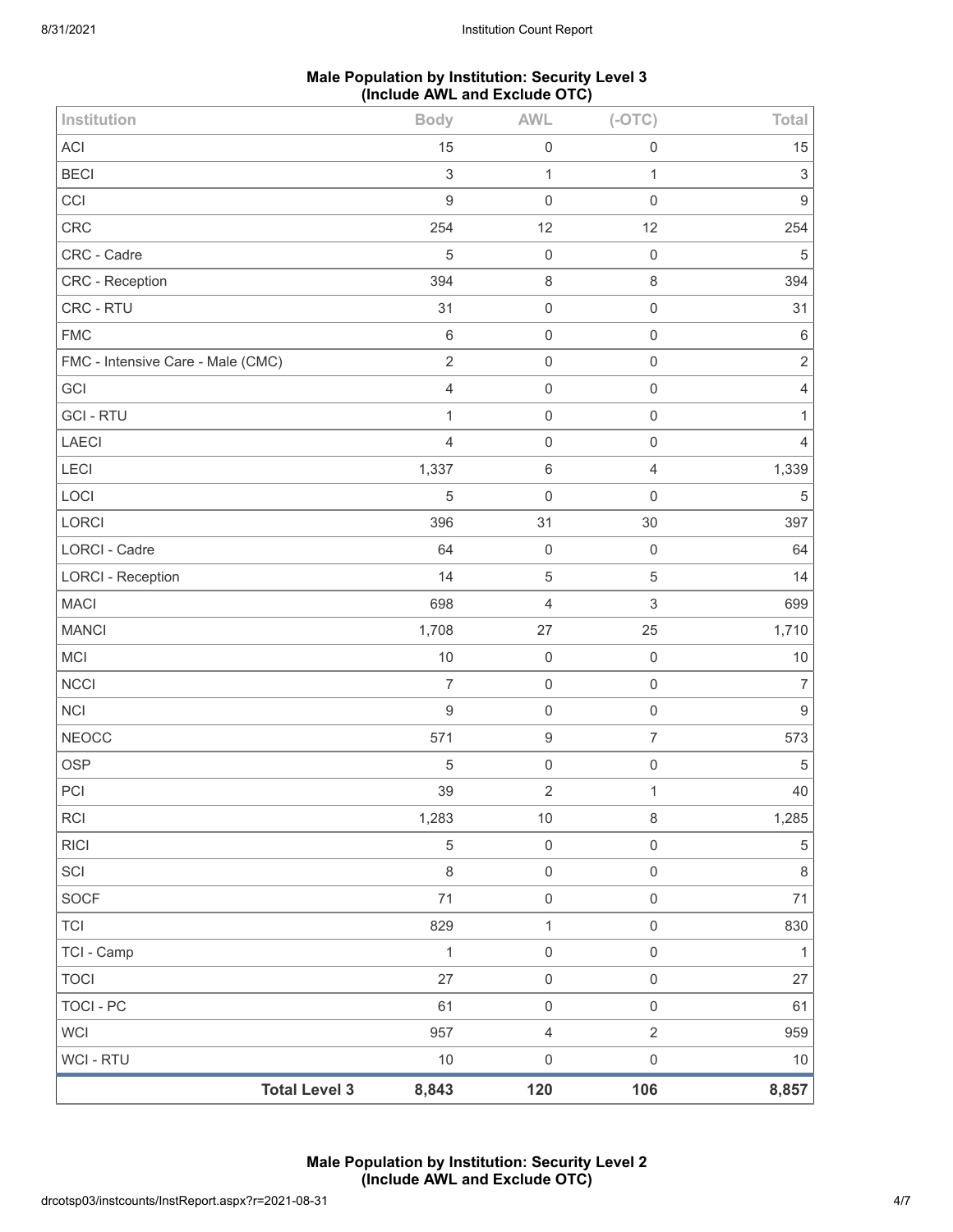# 8/31/2021 Institution Count Report

| <b>Total Level 2</b>              | 15,069              | 150                       | 112                       | 15,107         |
|-----------------------------------|---------------------|---------------------------|---------------------------|----------------|
| <b>WCI</b>                        | 78                  | $\mathbf 1$               | $\mathsf 0$               | 79             |
| <b>TOCI - PC</b>                  | 48                  | $\mathsf{O}\xspace$       | $\mathsf{O}\xspace$       | 48             |
| <b>TOCI</b>                       | 21                  | $\mathbf{1}$              | $\mathsf{O}\xspace$       | 22             |
| <b>TCI</b>                        | 114                 | $\mathsf{O}\xspace$       | $\mathbf 0$               | 114            |
| SOCF                              | $\mathsf{O}\xspace$ | $\mathbf{1}$              | $\mathsf{O}\xspace$       | $\mathbf{1}$   |
| SCI                               | 932                 | 11                        | $\overline{7}$            | 936            |
| <b>RICI</b>                       | 1,380               | 16                        | 14                        | 1,382          |
| <b>RCI</b>                        | 161                 | $\mathsf{O}\xspace$       | $\mathsf{O}\xspace$       | 161            |
| PCI                               | 937                 | $10$                      | $\overline{4}$            | 943            |
| <b>NEOCC</b>                      | 249                 | $\overline{2}$            | $\overline{2}$            | 249            |
| <b>NCI</b>                        | 1,294               | $\sqrt{3}$                | $\overline{2}$            | 1,295          |
| <b>NCCI</b>                       | 868                 | $10$                      | 10                        | 868            |
| MCI                               | 1,272               | $16\,$                    | $\boldsymbol{9}$          | 1,279          |
| <b>MANCI</b>                      | 266                 | $\mathbf 1$               | $\mathbf{1}$              | 266            |
| <b>MACI</b>                       | 66                  | $\mathsf{O}\xspace$       | $\mathsf 0$               | 66             |
| <b>LORCI - Reception</b>          | $\overline{2}$      | $\mathsf 0$               | $\mathsf 0$               | $\overline{2}$ |
| LORCI - Cadre                     | 63                  | $\mathsf{O}\xspace$       | $\mathbf 0$               | 63             |
| LORCI                             | 126                 | 12                        | 12                        | 126            |
| LOCI                              | 1,142               | $\hbox{9}$                | $\ensuremath{\mathsf{3}}$ | 1,148          |
| LECI - Camp                       | 3                   | $\mathsf{O}\xspace$       | $\mathbf 0$               | $\sqrt{3}$     |
| LECI                              | 316                 | $\mathbf{2}$              | $\mathbf{1}$              | 317            |
| <b>LAECI</b>                      | 958                 | 15                        | 15                        | 958            |
| <b>GCI-RTU</b>                    | 49                  | $\mathbf 0$               | $\mathbf 0$               | 49             |
| GCI - Camp                        | $\overline{2}$      | $\mathbf 0$               | $\mathbf 0$               | $\overline{2}$ |
| GCI                               | 460                 | $\mathbf{2}$              | $\mathbf{1}$              | 461            |
| FMC - Intensive Care - Male (CMC) | 11                  | $\mathsf{O}\xspace$       | $\mathsf{O}\xspace$       | 11             |
| <b>FMC</b>                        | 19                  | $\mathbf{1}$              | $\mathbf 0$               | 20             |
| DCI                               | 1                   | $\mathsf{O}\xspace$       | $\mathbf 0$               | $\mathbf{1}$   |
| CRC - Youth                       | $\mathbf{1}$        | $\mathsf{O}\xspace$       | $\mathbf 0$               | $\mathbf{1}$   |
| CRC - RTU                         | $\overline{2}$      | $\mathsf{O}\xspace$       | $\mathsf{O}\xspace$       | $\sqrt{2}$     |
| CRC - Reception                   | 136                 | $\mathbf 5$               | $\overline{4}$            | 137            |
| CRC - Cadre                       | 208                 | $\mathsf{O}\xspace$       | $\mathsf 0$               | 208            |
| CRC                               | 84                  | $\sqrt{4}$                | $\overline{4}$            | 84             |
| CCI                               | 1,696               | 13                        | $\boldsymbol{9}$          | 1,700          |
| <b>BECI - Camp</b>                | 1                   | $\mathbf 0$               | $\mathbf 0$               | $\mathbf{1}$   |
| <b>BECI</b>                       | 1,254               | 12                        | 12                        | 1,254          |
| <b>ACI - RTU</b>                  | 96                  | $\mathsf{O}\xspace$       | $\mathsf 0$               | 96             |
| <b>ACI</b>                        | 753                 | $\ensuremath{\mathsf{3}}$ | $\overline{2}$            | 754            |
| Institution                       | <b>Body</b>         | <b>AWL</b>                | $(-OTC)$                  | Total          |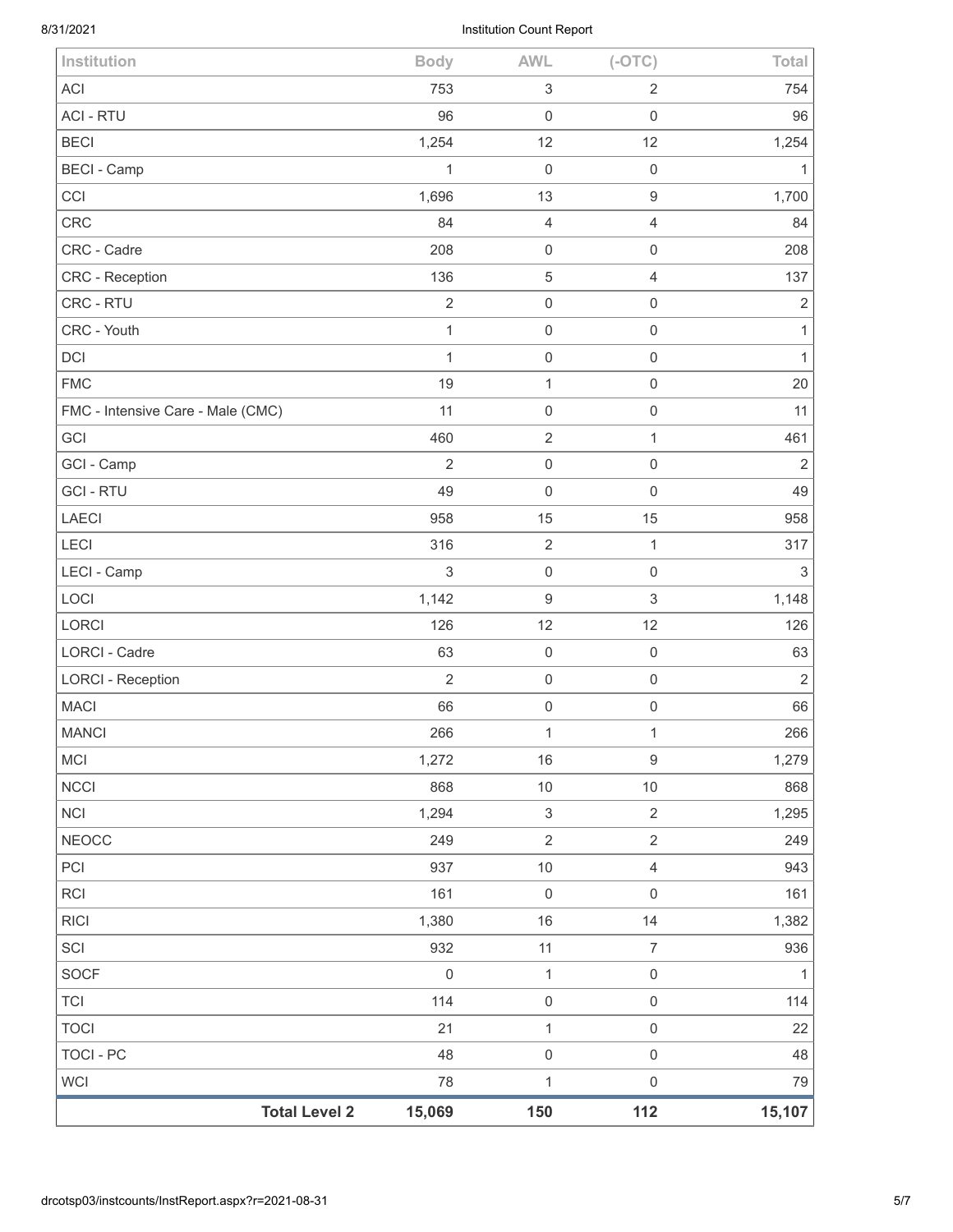8/31/2021 Institution Count Report

## **Male Population by Institution: Security Level 1 (Include AWL and Exclude OTC)**

| Institution                       | <b>Body</b>  | <b>AWL</b>                | $(-OTC)$                  | Total          |
|-----------------------------------|--------------|---------------------------|---------------------------|----------------|
| <b>ACI</b>                        | 569          | 10                        | 5                         | 574            |
| <b>ACI - RTU</b>                  | 25           | $\mathbf 0$               | $\mathsf 0$               | 25             |
| <b>BECI</b>                       | 716          | 12                        | $10$                      | 718            |
| <b>BECI - Camp</b>                | 480          | $\mathbf 0$               | $\mathsf 0$               | 480            |
| CCI                               | 520          | $\mathbf{1}$              | $\mathbf{1}$              | 520            |
| <b>CRC</b>                        | 67           | 1                         | $\mathbf{1}$              | 67             |
| CRC - Cadre                       | 39           | $\mathbf 0$               | $\mathsf 0$               | 39             |
| CRC - Reception                   | 110          | $\ensuremath{\mathsf{3}}$ | $\ensuremath{\mathsf{3}}$ | 110            |
| <b>FMC</b>                        | 130          | $\overline{2}$            | $\mathsf{O}\xspace$       | 132            |
| FMC - Intensive Care - Male (CMC) | 34           | $\mathbf 0$               | $\mathsf{O}\xspace$       | 34             |
| GCI                               | 492          | $\boldsymbol{9}$          | $\overline{4}$            | 497            |
| GCI - Camp                        | 481          | $\mathbf 0$               | $\mathsf 0$               | 481            |
| <b>GCI-RTU</b>                    | $\mathsf g$  | $\mathbf 0$               | 0                         | 9              |
| <b>LAECI</b>                      | 661          | 15                        | 11                        | 665            |
| LECI                              | 5            | $\sqrt{2}$                | $\mathsf 0$               | $\overline{7}$ |
| LECI - Camp                       | 173          | $\mathbf 0$               | $\mathsf 0$               | 173            |
| LOCI                              | 997          | $\overline{4}$            | $\overline{4}$            | 997            |
| LORCI                             | 216          | $\overline{7}$            | 6                         | 217            |
| <b>LORCI - Cadre</b>              | 57           | $\mathbf 0$               | $\mathsf{O}\xspace$       | 57             |
| <b>LORCI - Reception</b>          | $\mathbf{1}$ | $\mathsf{O}\xspace$       | $\mathsf 0$               | $\mathbf{1}$   |
| MACI - Minimum                    | 1,224        | 15                        | 13                        | 1,226          |
| <b>MANCI</b>                      | 24           | 4                         | $\ensuremath{\mathsf{3}}$ | 25             |
| MANCI - Camp                      | 270          | $\mathbf 0$               | $\mathsf{O}\xspace$       | 270            |
| <b>MCI</b>                        | 571          | 11                        | 6                         | 576            |
| MCI - Camp                        | 379          | $\mathbf 0$               | $\mathsf 0$               | 379            |
| <b>NCCI</b>                       | 1,447        | 5                         | $\overline{4}$            | 1,448          |
| <b>NCI</b>                        | 1,023        | $\,$ 5 $\,$               | $\mathfrak{S}$            | 1,025          |
| <b>OSP</b>                        | 21           | $\overline{c}$            | $\overline{2}$            | 21             |
| PCI                               | 799          | 16                        | 5                         | 810            |
| <b>RICI</b>                       | 1,056        | 5                         | $\overline{2}$            | 1,059          |
| SCI                               | 494          | $\,8\,$                   | $\,6$                     | 496            |
| <b>TCI</b>                        | 28           | $\overline{4}$            | $\overline{2}$            | 30             |
| TCI - Camp                        | 382          | $\mathbf 0$               | $\mathsf{O}\xspace$       | 382            |
| <b>Total Level 1</b>              | 13,500       | 141                       | 91                        | 13,550         |

## **High Offender ID's**

Correctional Reception Center: A788865 Lorain Correctional Institution: A788618